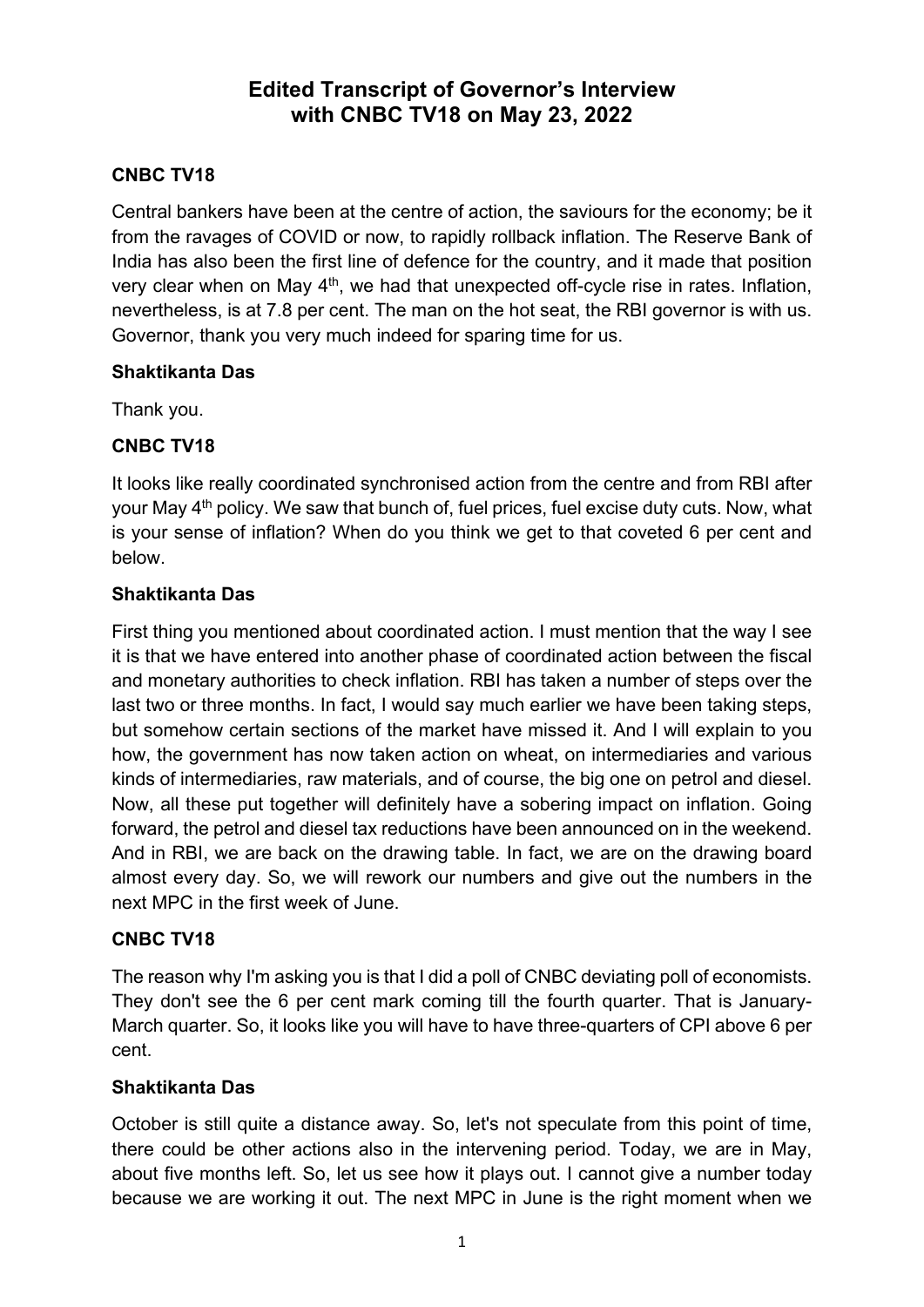can say what is the inflation projection that we have in mind. When last year, by and large, the Professional Forecasters their number moves in tandem with the RBI. Their numbers are sometimes lower and sometimes higher.

## **CNBC TV18**

Now it is distinctly higher sir. The last number is 5.7 per cent. Pre fuel cut, the average on the street was 6.5 to 6.8 per cent.

## **Shaktikanta Das**

I'll tell you. Last year, or rather this year in February when we gave 4.5 per cent, which many people thought was very optimistic if you ask me, I can explain to you why it was not optimistic. The Professional forecasters were about 5.0 per cent and subsequently when we moved to 5.7 per cent, I think, the Professional forecasters were around 5.5 or 6.0 around that, maybe a little above 6.0 per cent. So, they both are moving in tandem. So, RBI number we will give it out in June. without working out the numbers and in the run-up to the MPC, it will not be correct on my part to give out the number.

## **CNBC TV18**

Let me come to interest rates, the rate hikes. When you made your speech in the monetary policy statement on May 4, and if I read Dr. Patra's minutes, you seem to give the impression that you want to come to the 5.15; *i.e.,* the pre COVID level quickly. Have we understood it right that you want to come there, by say August?

## **Shaktikanta Das**

Broadly, you are right to the extent that RBI would like to raise the rates in the next few meetings or in the next meeting at least. I myself have said in my minutes that one of the reasons for the off-cycle meeting in May, was that we did not want a much stronger action in June, which is highly avoidable. You cannot be cutting rates by 75 or 100 basis points or 80 basis points, something like that. These numbers, which I am mentioning, 75, 100, or 80 are random numbers, please don't misinterpret these numbers.

## **CNBC TV18**

But you said pre-COVID and that's why this 5.15.

## **Shaktikanta Das**

Pre-COVID, I said in a larger context of liquidity as well as interest rates, if you read my minutes carefully, when we say pre COVID, we are talking about growth in terms of pre COVID levels, we are talking about liquidity in terms of pre COVID levels, we are also talking about the rates in terms of pre-COVID levels. So, the expectation of rate hike is a no brainer, there will be some increase in the repo rates, but by how much I will not be able to tell now but to say that 5.15 may not be very accurate.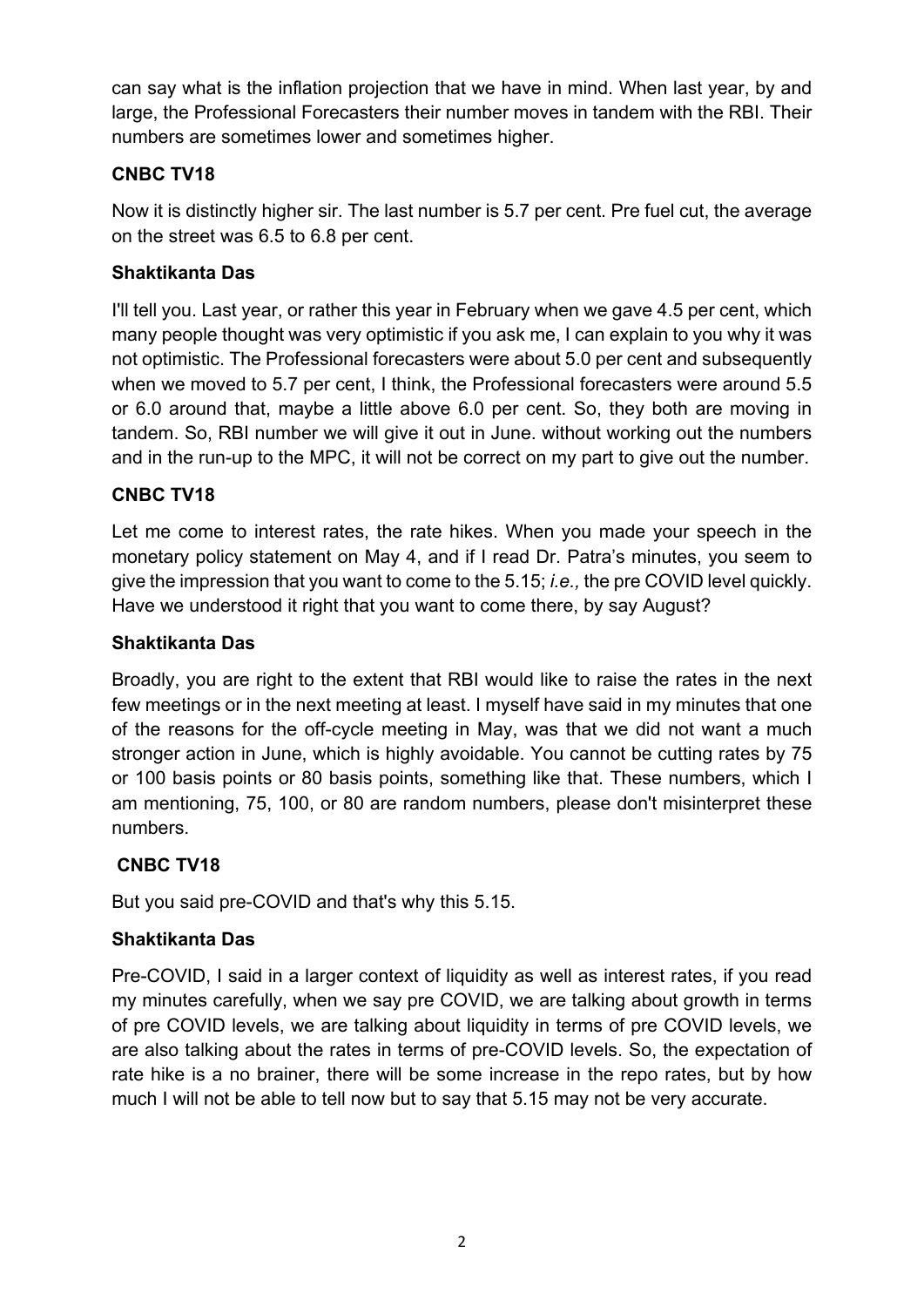### **CNBC TV18**

Patra's statement said that even we will have reached neutral accommodation, if we go to the pre COVID level, that's why the 5.15, the market is clutching.

#### **Shaktikanta Das**

We have lot of discussions and deliberations that take place in the MPC and then we come to some conclusion.

#### **CNBC TV18**

Let me come to the liquidity part. You just mentioned you want to come back to pre-COVID levels. Now, the pre COVID liquidity level as of say February or January 2020 was two and a half lakh crores surplus liquidity. The currency and finance report says that above two and a half lakh crore of liquidity inflation starts rising. So, is that also something you want to get too quickly to two and a half lakh crore?

#### **Shaktikanta Das**

I will explain. We have said that we will normalise liquidity conditions over a multi-year time cycle. During the press conference, I said the multiyear could be two years or it could be three years. Now, to what extent and how we are going to sort of bringing down the liquidity will depend on the evolving growth inflation dynamics, that is part of the strategy. Second thing is the requirement of liquidity or the adequacy of liquidity. 2019-20 will be different from the adequacy of liquidity in the current year because the economy is also growing business activities are now rebounding. So, therefore, that will be a moving figure. Our position on liquidity is that we would like to normalise the liquidity, remove the overhang of liquidity in the system and move to a situation where there is adequate credit available in the system to meet the productive requirements of the economy and to support the credit offtake when credit offtake takes place part of the liquidity also gets absorbed by that. Therefore, our target is to eliminate the overhang of liquidity over a time period of two to three years and at the same time ensure adequate liquidity for the system.

#### **CNBC TV18**

Overhang would be probably to one trillion rupees or balance zero liquidity. But this two and a half trillion rupees, the current currency and finance report said that it could increase inflation. That's why I wanted to know if there is a greater hurry to reach there. Also, you did hike the CRR as well, you have been selling albeit in small quantities on the NDS government bonds, all these are liquidity draining steps, and therefore I'm asking whether the initial steps will be a little faster.

#### **Shaktikanta Das**

No, you can't say that. This intermittent intervention in the NDS-OM market is not really liquidity sucking out. It is not emanating from there. There are so many complex developments taking place in the market and from time to time we do intervene for various complexity of factors. Liquidity withdrawal, if you remember, in one of my earlier interventions, I had said that by learning from the past experience, we want to avoid a liquidity trap. We don't want to get into a Chakravyooh situation without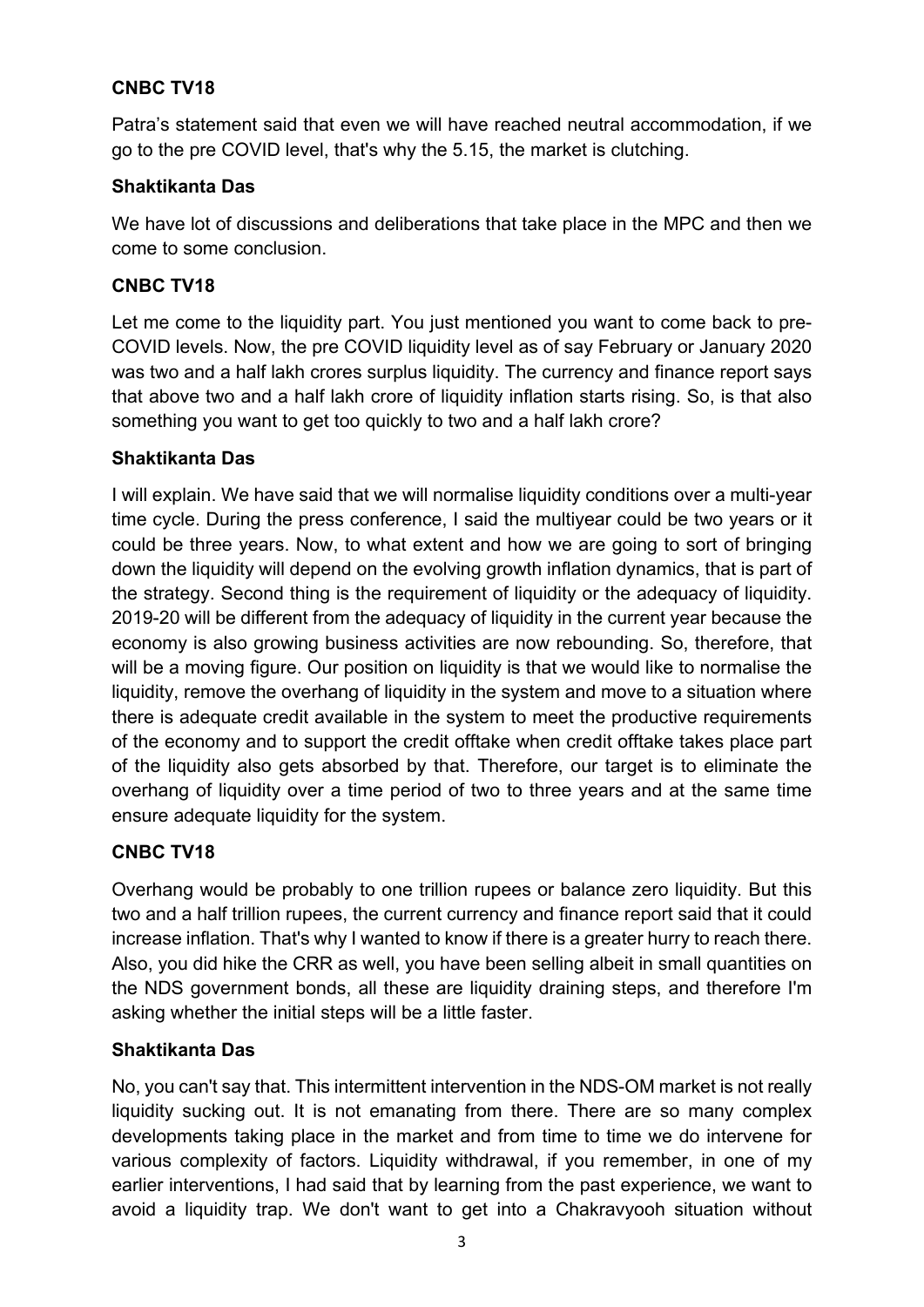knowing the exit route. So, all our liquidity infusion TLTRO or whatever we did, they had a sunset date. And for example, we had announced total liquidity support of about 17 lakh crores, of which the actual offtake was about 12 lakh crores and of that five lakh crores have already been returned. Rest seven lakh crore or so still continues to be there in the system. Of which, in the overnight SDF, we get back about two lakh crore and the rest is in the VRRR in that particular box, it is there. Therefore, we will bring it down, but in a very calibrated and phased manner.

#### **CNBC TV18**

Let me come to rates again. One of the minutes, I think, Ashima Goyal said that the market's pricing of rate hikes is excessive. Now, the swap market was pricing in something like 6.75 peak repo rates, would you see it is excessive?

#### **Shaktikanta Das**

I won't like to comment on that. Swap markets have their own momentum and their own factors. In fact, I would expect the swap markets and the overall market to be guided by the Reserve Bank's statements and actions. Let me mention that I think over the last two years, especially during the extremely stressful times of the COVID pandemic, there was some sort of a compact between the RBI and the financial markets. There was convergence of thoughts on many aspects. That is how we have been able to reach where we are today, where the recovery of economic activity has become steady and is gaining further traction.

#### **CNBC TV18**

Nevertheless, inflation is an issue. We are probably in the likelihood that for three quarters, we are not going below 6.0 per cent, it will be above 6.0 per cent. That is why the market would want to know how you are looking at rates. One of the members of the Monetary Policy Council did speak about the need to get to positive real rates or at least zero real rates, we are now deeply negative, you are at 4.4 per cent and inflation running well over seven. We are deeply negative. Do you also think of the need to return to positive or at least zero real rates?

#### **Shaktikanta Das**

Inflation is the major area of concern today; a major area of interest for everybody in the country. So let me explain it and I will take a little more time than perhaps normal.

Two facts I would like to mention in the beginning. Number one, the interest rates in almost every country today are negative except perhaps Russia and Brazil. Other than that, the interest rates you take any advanced economy, you take any other, they are in the negative territory. Second thing is that with regard to inflation, the target for the advanced economies, for example, is 2 per cent; the USA is at 8.3 per cent; the United Kingdom is at 9 per cent; the euro area is more than 7 per cent;. I think except for Japan and one more country, all of them are in excess of 7 per cent. In India, our target is 4 per cent and we have a tolerance band which goes up to 6 per cent; we are 7.8 per cent there are analysts in the market who say that we have reached the peak. I don't like to comment on that, because it will again depend on so many other factors including the action which the central bank is taking, and the government is taking. If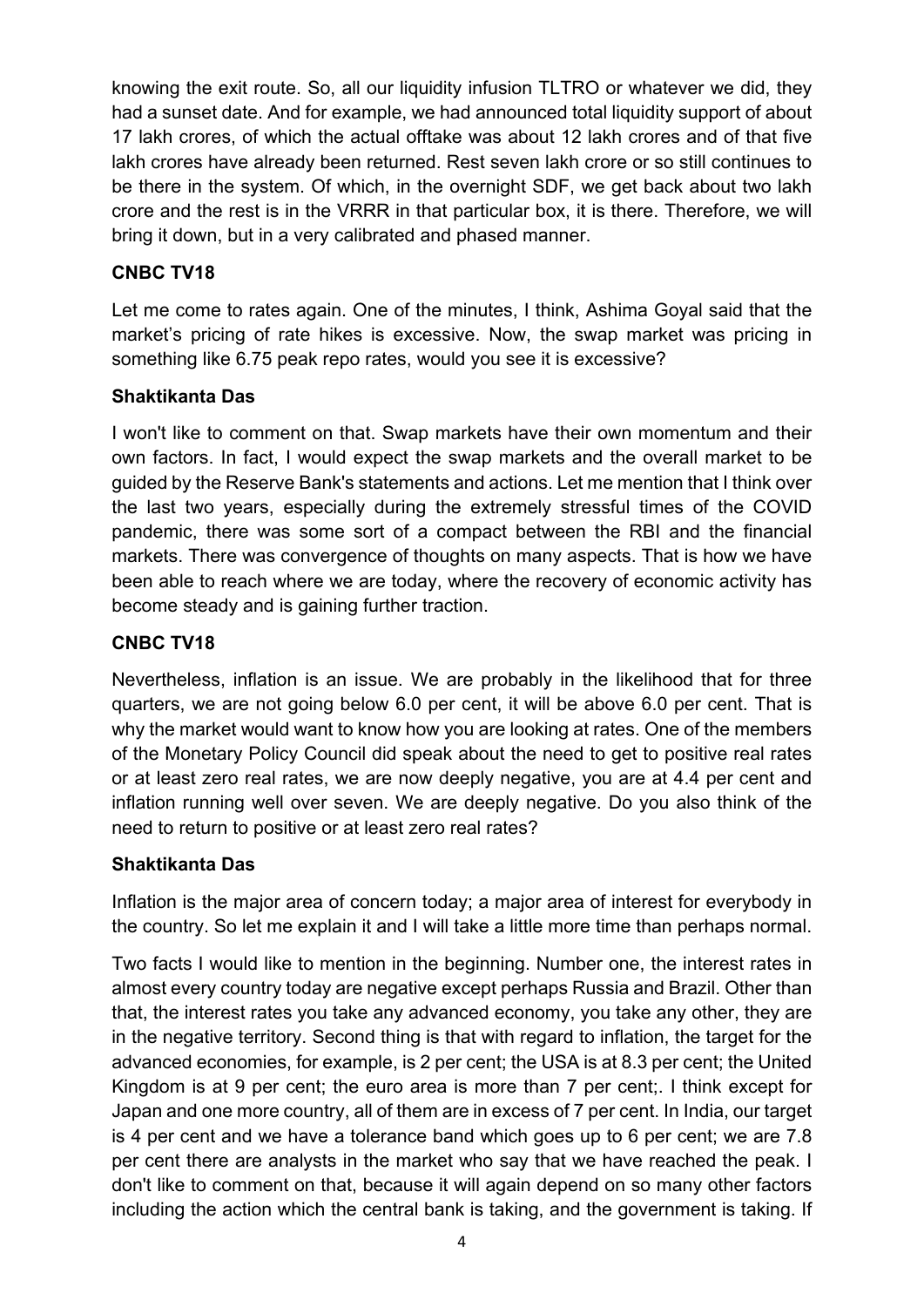you allow me just a little more time and I think that will perhaps pre-empt many of the questions which you will have. Look at the inflation mandate target, which has been given to RBI in the Reserve Bank of India Act. It's a dual target. It says to maintain price stability, keeping in mind the objective of growth. Price stability is 4 per cent plusminus 2 per cent on either side, keeping in mind the objective of growth. So, when we experienced the deepest contraction in our economy in the first quarter of 2020 when COVID set in, we were minus 24 per cent. And the economy that year was minus 6.6 per cent. This year's final number of 2021-22 will come on 31st. But we have a sense that the economy has revived, it has exceeded, howsoever, moderately. It has exceeded the pre-pandemic level and it has exceeded the 2019-20 levels. Private consumption has now become entered into positive territory. Private investment is also showing signs of improvement. So, therefore, our primary target at that time was to focus on growth and bring back inflation to sort of tolerate inflation up to 6 per cent. Intermittently, during this period, inflation spiked to 6 per cent and above. On one or two occasions, it even touched 7 per cent. But last year, I was looking at the numbers, the inflation almost came down to 4 per cent on multiple occasions, and if I remember correctly, it was in January, then again, it happened around April. And again, perhaps in September and October, it came down to 4 per cent. We stopped calling it due to transitory factors. Supply-side factors remain even dominant for the current inflation. But we stopped calling it transitory because we had concluded that, it's not going to be so transitory. Now, when we entered this calendar year, in fact, this question has been asked, and I thought, I'll take this opportunity to clarify this for wider understanding. Questions have been asked, and I referred to it earlier in February. Our MPC projection of inflation stay optimistic, I'll tell you why we did 4.5 per cent. The momentum of inflation, month to month, from October onwards, was moderating. The food price inflation was moderating. It appeared that once the supply chain bottlenecks start easing with the easing of COVID, the supply side factors will ease themselves. Even in February, we had done our stress tests, we had done our scenario analysis. We found that even with a margin of error of 50 basis points, we will be at 5.0 per cent. We had assumed crude oil prices a little below \$100 and that gave us inflation of around 5.0 per cent. We were fairly comfortable and the roadmap for the future was that the inflation will moderate. But then the war started in February, on February 24; and everything changed. In April, when we had MPC, we took several decisive actions, we changed the sequence of our priorities, and we put inflation first and growth next. We normalised our LAF corridor. We changed our stance saying that we are focusing on withdrawal of accommodation, and there was a rate action. The rate action was that we introduced the SDF and against a 3.35 per cent reverse repo, the SDF was 3.75 per cent, *i.e*., an increase of 40 basis points. Now, this 40 basis points increase in the liquidity absorption rate resulted in the overnight call rates immediately going up by 40 basis points. So, there was a rate action. The market and everyone should take note that there was a rate action in the month of April, which I think many people seem to have lost out. So, this question why the sudden meeting and all that, it was not sudden. In April, we did a rate action of 40 basis points, and the overnight rates went up by 40 basis points. After the MPC print, several new developments took place, for example, the FAO and the World Bank, came out with their food price index, and it became very clear that food price inflation is here to stay. What is more important in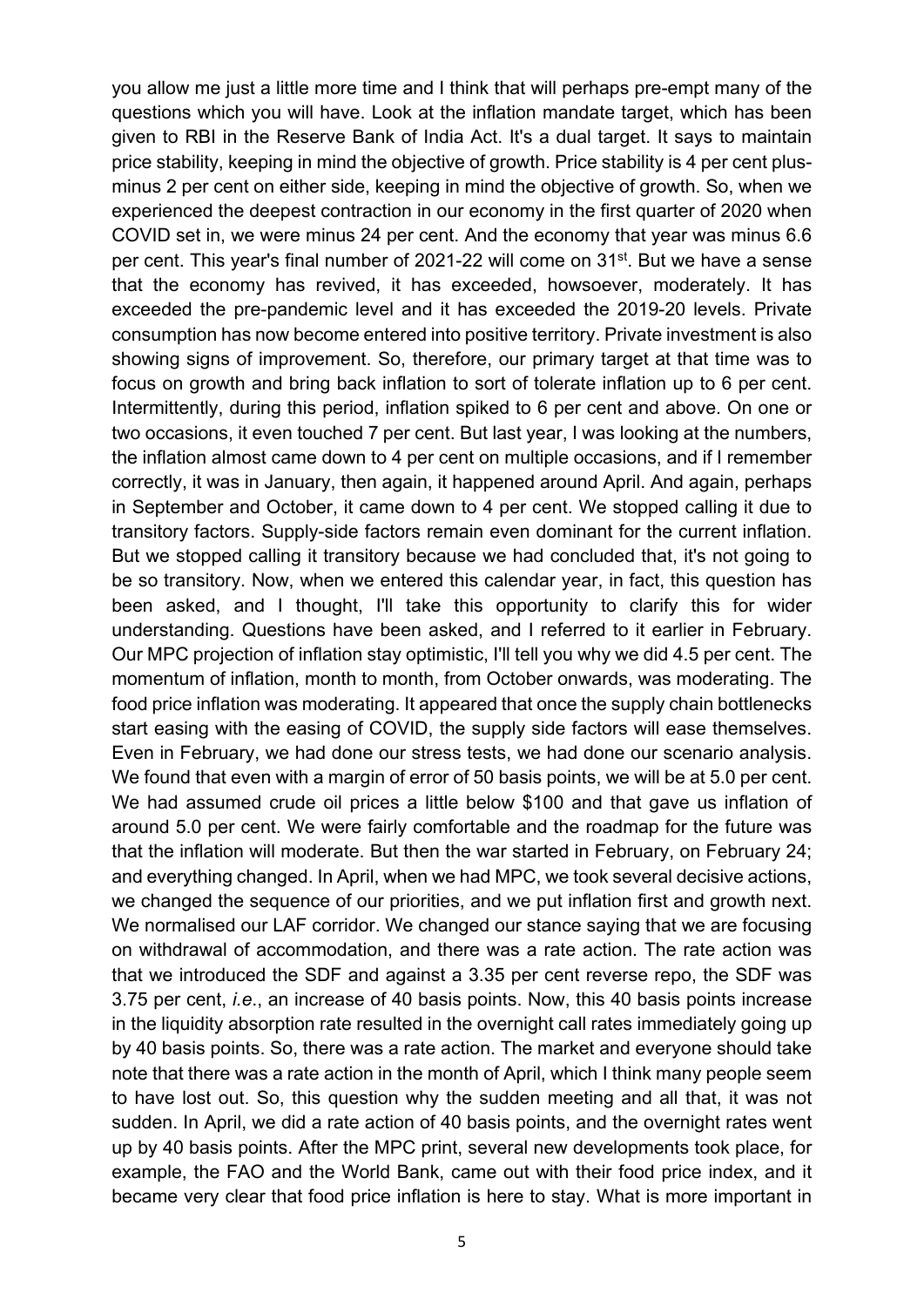my statement, the MPC statement, not in the minutes, which comes out after 15 days. In the statement, which I read out, I said that the situation is fast-changing and dynamic, and our actions will be tailored accordingly. I think many of you read it right. But I don't know, on May 4, when we announced the off-cycle meeting, why you forgot about that particular bit in my statement. I will stop here.

## **CNBC TV18**

Well, you've defended, but you have not told me whether you want to come to positive real rates anytime soon.

## **Shaktikanta Das**

We will move towards that. How soon will depend on the evolving situation, and it will not be correct on my part. In fact, it is not possible also to forecast how soon because the situation is so dynamic. Now, for example, the inflation metrics undergo a change because of our action and the very timely action by the government.

### **CNBC TV18**

Governor, you spoke about the actions the central government has also taken now. But these actions are going to have an impact on the fiscal deficit, and possibly also on the current account deficit. A rise in fiscal deficit and possibly market borrowing. Do you think that they will have to borrow more because looks like tax revenues have been given away to the extent of about three trillion rupees?

#### **Shaktikanta Das**

I cannot speak obviously on behalf of the government. But having worked in the finance ministry for a sufficiently long period of time, let me say that there is no one to one correlation between an increase in government expenditure under one head and the need for additional borrowing. These are all figures which keep moving throughout the year. As we move more into the year, please remember that we are only in the month of May, the second month of the current financial year. In certain heads, the expenditure requirements go up and in certain heads, the expenditure requirements or the absorption capacity can go down. Revenue also, the same thing can happen. The revenue can show greater buoyancy. In fact, the revenue figures currently or going by the recent experience with the GST or the direct taxes, they look very robust. Now, my sense is that the government remains committed again. I cannot really speak on behalf of the government, but my sense is that the government will maintain the fiscal deficit target given in the budget. How they will do it, I will not be able to answer. But the sense I have in my several discussions and it's a continuous process between the Reserve Bank and the governments; I can say that the Government would be sort of committed to maintaining the fiscal deficit.

## **CNBC TV18**

Even then the yields have gone up to 7.4 on the 10-Year, and chances are that as the government program picks up and credit offtake picks up it can go even towards the 8.0 per cent mark. Now, you have done one CRR hike, you have been selling dollars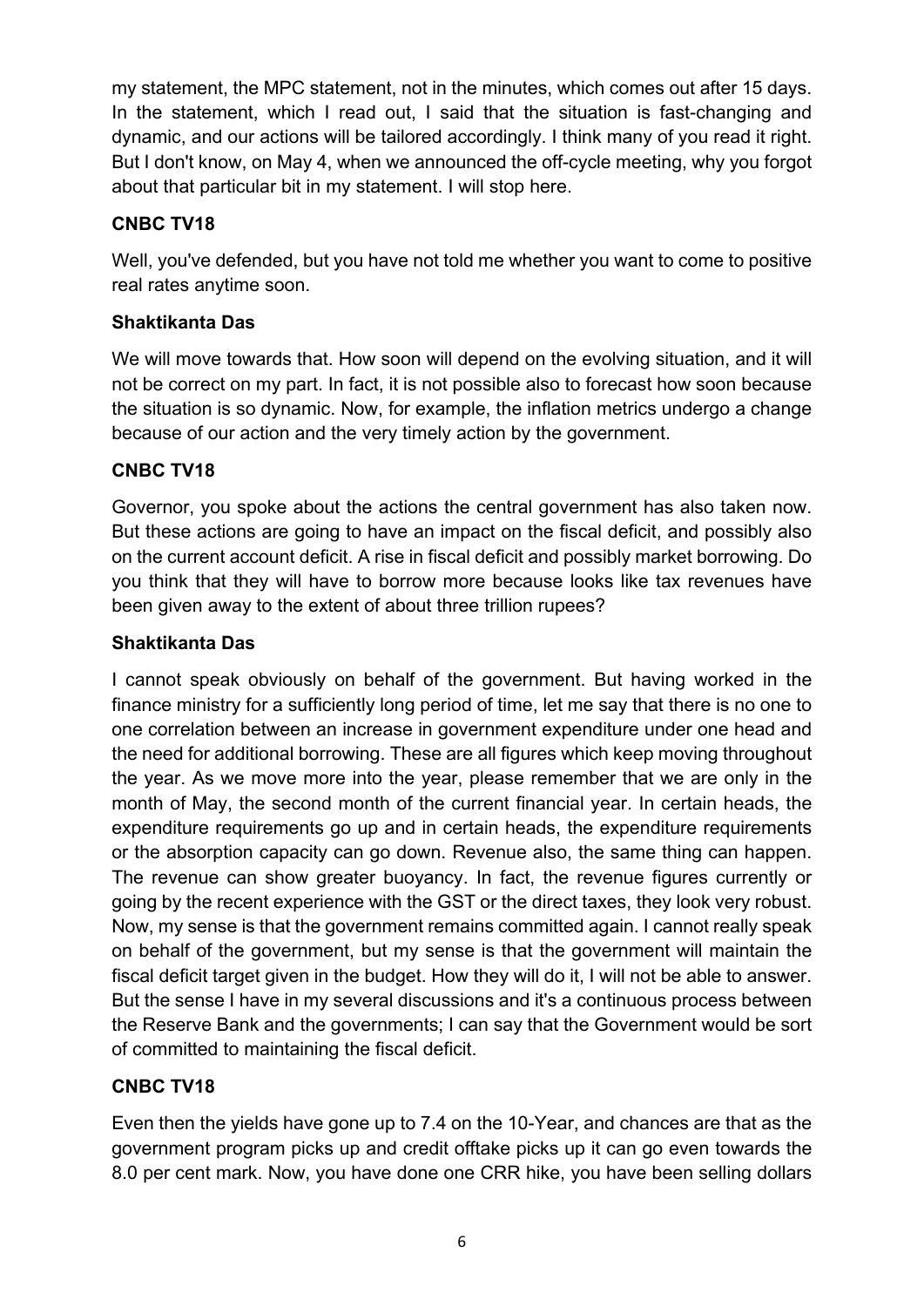and bonds. So, do you think there is any scope at all to help the government through open market purchases?

## **Shaktikanta Das**

RBI is the debt manager to the government and RBI will use all the instruments at its disposal to sort of ensure an orderly evolution of the yield curve. This is something which I said earlier. In October, I think 2020, I said that management of the yield curve is a public good, where both the market and the Central Bank have an important role. I mentioned earlier about the kind of compact that we had entered into. World over the yields have gone up. And it's due to a complexity of factors, I'm not going into that detail. Everywhere the yields have gone up. US yields, which were less than 1 per cent; today, almost touching 3 per cent it exceeded 3 per cent. Now, it's about 2.8 or 2.9 per cent. So, everywhere the yields have gone up. So, naturally in our country also the yields have gone up. The RBI will use various policy instruments.

### **CNBC TV18**

Including OMOs

### **Shaktikanta Das**

I will not be able to say that. We have various policy instruments. We have Operation Twist. We have the currency swap, that is another liquidity management tool, which we introduced three years ago. If you remember, there are several other tools which we will be using and we will evaluate the situation. We are just in the second month of the current year. We are very watchful and this informal compact I have with the market, I think that will continue. We will communicate with the market constantly. RBI remains committed to ensuring a non-disruptive completion of the government borrowing program and ensuring an orderly evolution of the yield curve.

#### **CNBC TV18**

But is it a worry at all, sir

#### **Shaktikanta Das**

We will use various instruments from time to time depending on the requirement.

#### **CNBC TV18**

But the market is interested in OMOs as an instrument; that's predominantly market moving.

#### **Shaktikanta Das**

I don't want to bound myself that you said, OMOs. We have all instruments on the table, we will decide which instrument to be used where.

#### **CNBC TV18**

But overall, is there a worry about the twin deficits deteriorating? it's quite possible that the deficit is beyond 6.4 by a smidge. Maybe, we will be saved because the nominal GDP is likely to be high because of high inflation. But, nevertheless, the fiscal deficit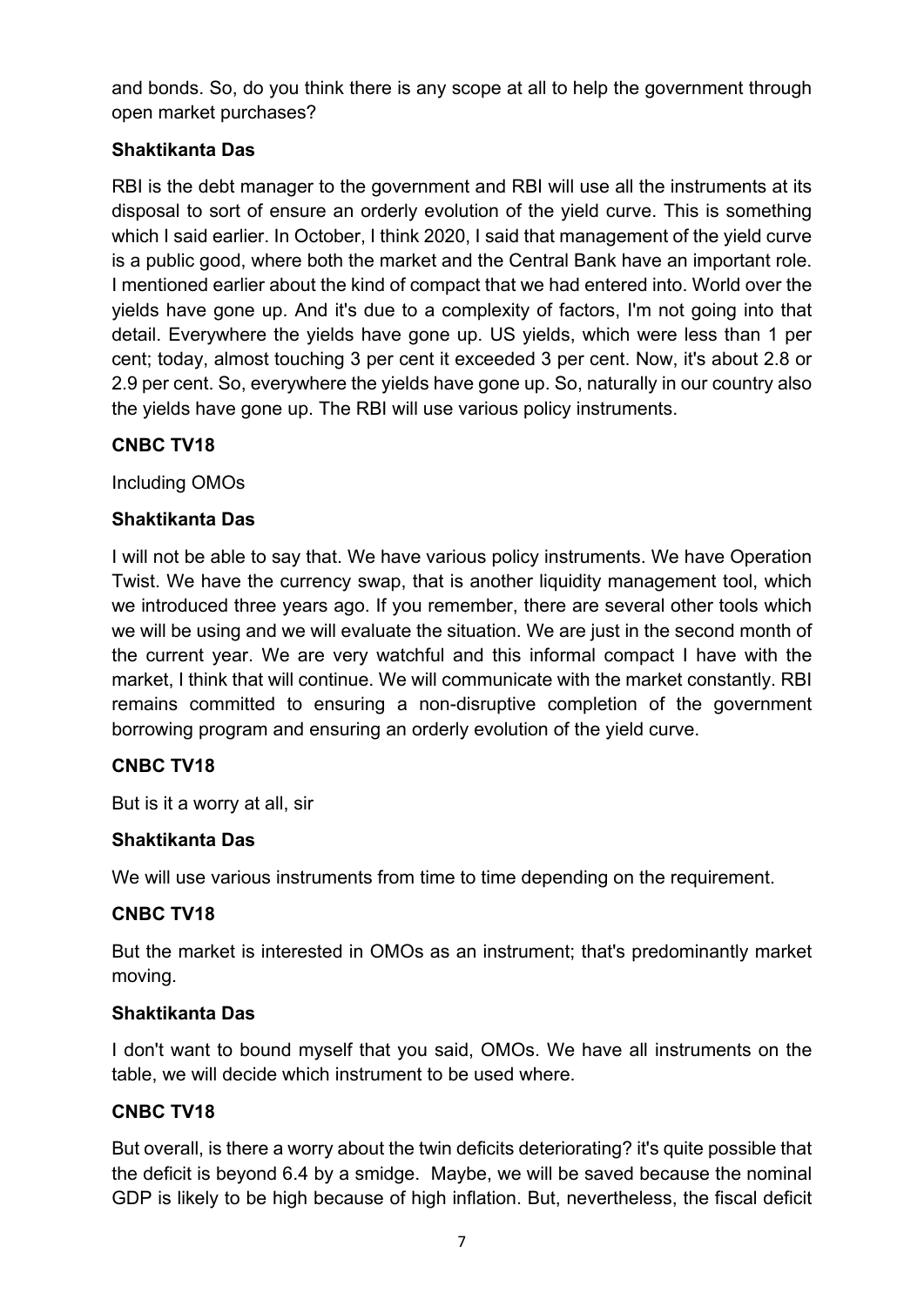is not improving. Likewise, the current account deficit is likely to be 3 per cent or more, and we are now actually discouraging exports in items like steel. Is that a worry that the macros worsening?

## **Shaktikanta Das**

No, I think exports would be very strong. On fiscal deficit, I have said that my sense is the government will maintain the fiscal deficit. Current account deficit, which is in our domain, let me say that the current account deficit, we will be able to manage very comfortably this year. India's external sector remains strong. The exports, I think for the 14th successive month, it is more than US\$30 billion. And the latest number was 40 billion. So, the export sector continues to be very strong. Imports have also picked up incidentally and increased imports are reflective of the strength of the underlying fundamentals of the economy in the sense that there is a demand pick up, even at higher prices, the import is still sustaining, which means that domestic demand is reviving. I hope, I have made this point very clear. Domestic demand is reviving and the imports are going on despite high prices. So, the revival of domestic demand, that's a very positive trend. We have the PMI numbers, both services and manufacturing, they are in expansion territory. In fact, April numbers were more than the previous number. Monsoon has already hit the Andaman Islands and I think anytime soon it will hit the Indian coasts, Kerala and then slowly move. So, the monsoon is looking good. Agriculture is looking good. Food stocks, on which there is so much of discussion, I think the rice stocks are four times the buffer and the wheat stocks, if I remember correctly, are about 1.8 times the buffer level. So, therefore, India is comfortably placed to deal with this. The domestic fundamentals of the economy are good and the external sector remains strong. The FDI inflows are steady and despite some moderation, I think in the recent months given this kind of underlying fundamentals and the fact that our external sector is strong and our total external debt is only about 20 or 21 per cent. I don't see a big jump in the current account deficit. whatever is the number, we will come to know at the end of the year, we are very comfortably placed to finance the current account deficit.

# **CNBC TV18**

We have not hit US\$20 billion trade deficit every month since September in a very long time. It looks like US\$20 billion in a given trade deficit per month, that will be 240 billion dollars in a year and even if we take 100 billion in terms of other services and software payments, we are heading towards probably 100 billion current account deficit and on the capital account, FII outflows are fairly serious. Almost every economist on the street is expecting a balance of payments deficit so is rupee a worry at all

# **Shaktikanta Das**

There will be a current account deficit. I don't think we will have a balance of payment deficit kind of situation. The situation is constantly changing. Exports are picking up, and the underlying fundamentals of the week are very strong. You are right that the current account deficit in the last few months has touched US\$20 billion, but I think as we proceed even at the level which you are mentioning US\$ 100, 120 billion, I think we will be able to comfortably finance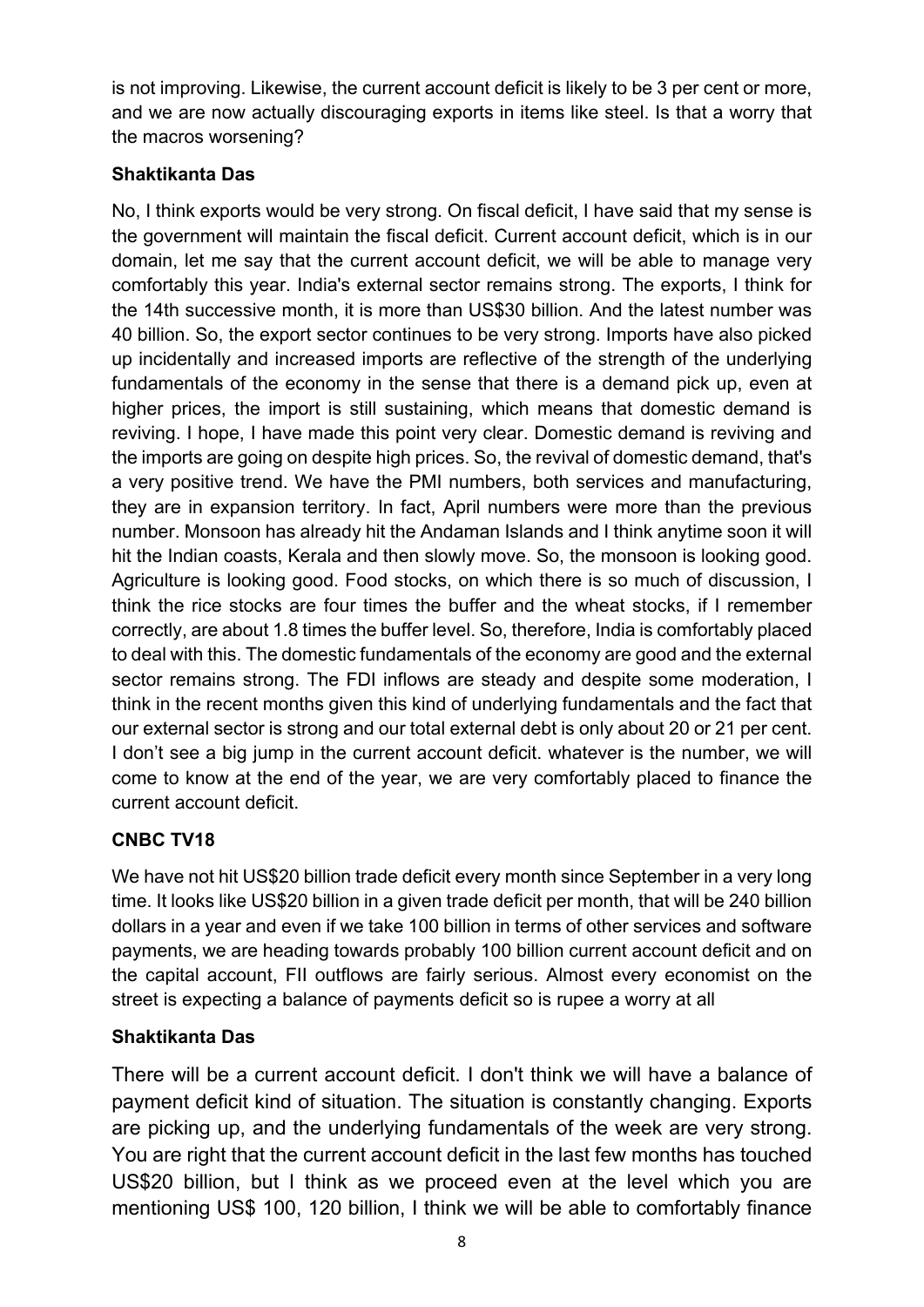that. So far as the worry around the rupee. Let me clarify one point our stated position is to prevent excessive volatility, and we will continue to do that. We will not allow obviously a runaway kind of depreciation of the rupee at a rapid pace. The rupee will find its level, we have no specific target of the exchange rate in our mind. I am not saying anything new. This is the RBI stated stand.

## **CNBC TV18**

People were about 77.50 level.

## **Shaktikanta Das**

People can say anything. I am telling this on behalf of the RBI. You can treat me as the horse. I'm telling you that we have no specific level in our mind. The rupee is market-determined. But we will prevent excessive volatility. we will not allow a runaway sort of depreciation of the rupee. the rupee will find its level and with regard to concerns expressed by some in some sections, that the reserves are depleting. Now, please look, why do we build reserves. We build reserves for dealing with situations of stress, as we are currently facing. Our reserves, three years ago, were less than US\$400 billion, we touch US\$640 billion. Now, we are a little below US\$600 billion. This US\$40 billion, which has depleted, it's not as if we have sold \$40 billion to keep the rupee where it is. A good part of it is due to revaluation of reserves, because as your rupee depreciates as the dollar appreciated due to revaluation of reserves, so it is both RBI intervention and revaluation of reserves. Again, I'm not sharing a state secret. Our intervention in the market is multi-pronged to minimize the actual outflow of dollars and let me leave it at that.

## **CNBC TV18**

Your dividend was 10 year low. The last, I heard, 30,000 was during Subbarao's time. The government didn't resent it!

## **Shaktikanta Das**

When the dividend is high, you tell that why it is so high; when it is low, you say why?

## **CNBC TV18**

I'm asking you, usually, the government would resent it?

## **Shaktikanta Das**

I will tell you. The dividend number is a function of the balance sheet. It is derived from the balance sheet. Whatever is the surplus at the end of the year, that gets transferred to the government as provided in the act. So, I have no control over it. RBI has no control over it. It depends on where we are on 31<sup>st</sup> of March.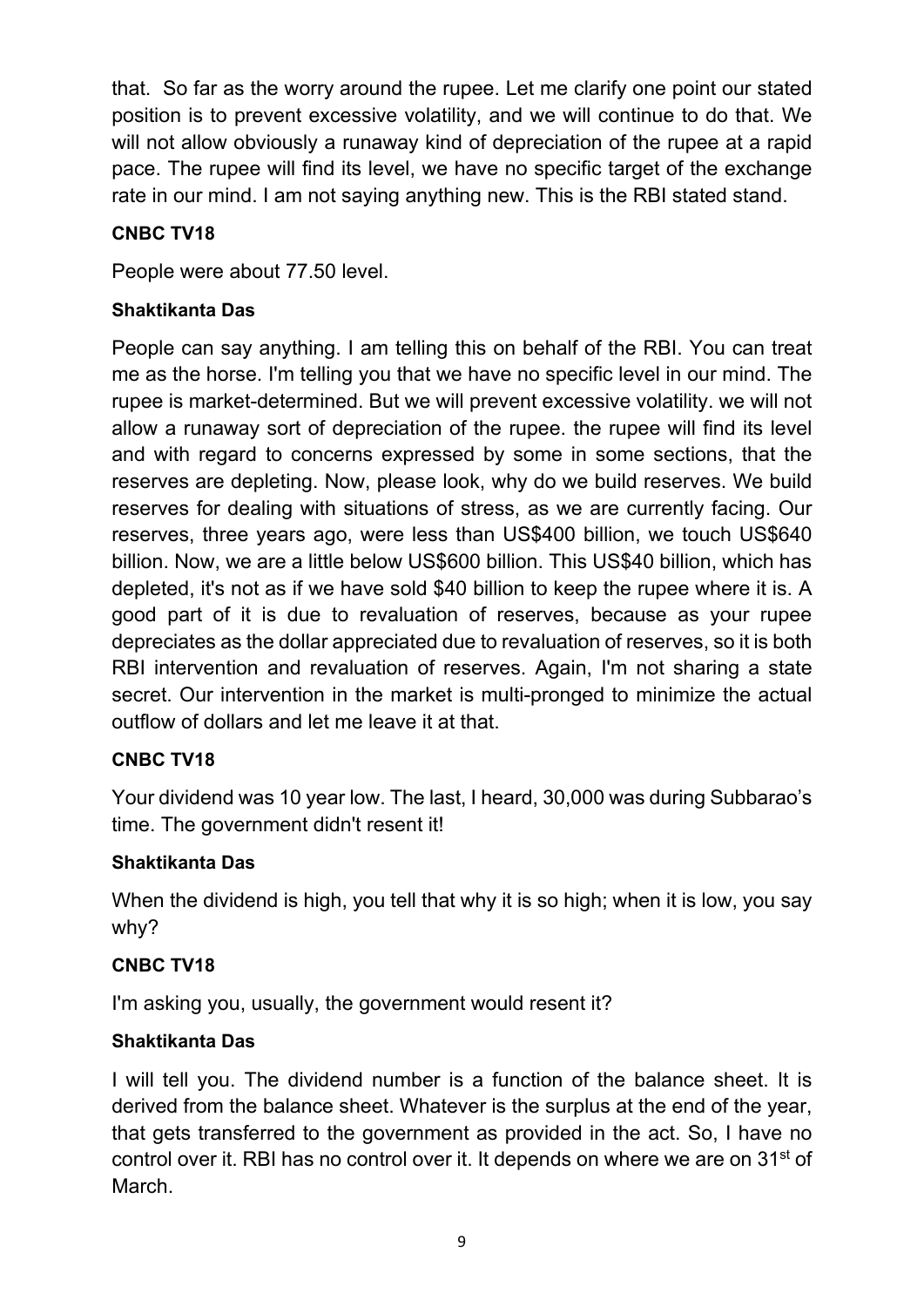## **CNBC TV18**

Sir, just one word on rupee depreciation and its value. Is China or the Yuan also an important consideration when the Reserve Bank looks at the exchange rate because in spite of the Chinese yuan appreciating, it went all the way to 6.3 before it depreciated in the last eight weeks. In spite of the depreciation, our deficit with China is increasing. So, is that also something you monitor when you're looking at the exchange rate.

### **Shaktikanta Das**

We look at all currencies. We look at the yuan. We look at all reserve currencies, we also look at the emerging market currencies and I think the rupee has done far better than many of the emerging market currencies. On certain days, it may be possible that the other currencies have done well. Another point I would like to mention is that on certain days or for a couple of days due to some one-off event somewhere the rupee depreciates, but by the end of the day or by the next day, the rupee comes back to a level where it started. So, therefore, I would like to say that the rupee has remained quite stable, and we will ensure stability.

### **CNBC TV18**

In the market, we normally say God has acted. So, the rupee has come back. From God, they only mean RBI where they say God has acted and our rupee is back where it started.

The more important part is that when you went to IMF, when the RBI team went to IMF when you all came back, suddenly there was this May 2-4 meeting, and even the Philippines raised rates, other countries also raised rates. So, was there something you got from IMF, World Bank meetings, because two or three emerging markets raised rates at that time, including India?

#### **Shaktikanta Das**

No, it's not like that. We had certain factors in our mind, even at the time of the April policy. We had some discussion, even before going to the IMF. It is not as if what other central banks are doing, we will do like that. But I think that gave us an opportunity of basically understanding the assessment of global inflation. There was a lot of sharing of thoughts across central banks, because on the sidelines of the IMF, we had our meeting of the central bank, and governors of the major economies, and that gave an opportunity of knowing what are their assessments of their domestic inflation and the global inflation? So obviously, you'll get some inputs from there, but our policy is determined by our domestic factors.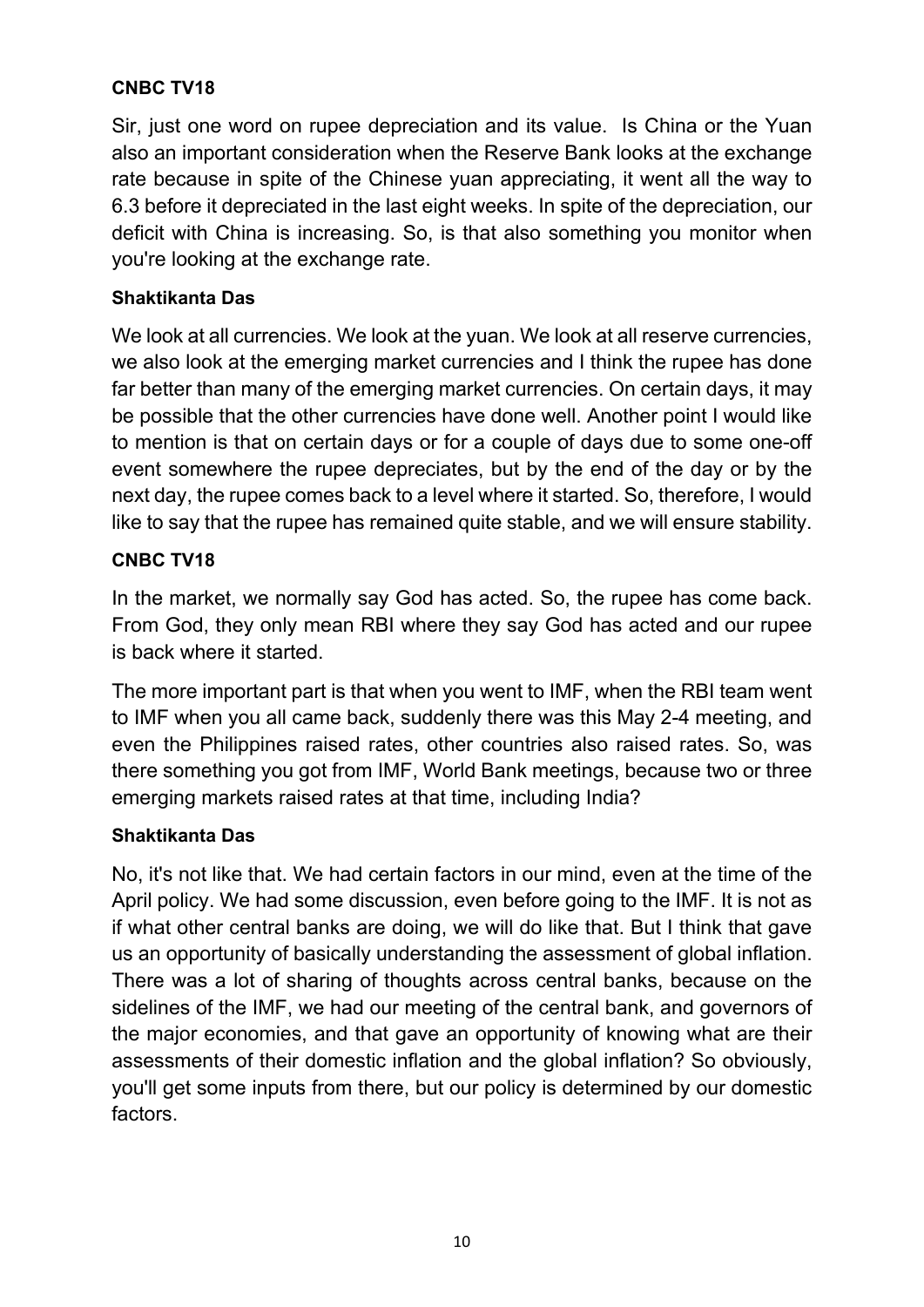## **CNBC TV18**

When you raise rates, all the banks are on external benchmarks. So, the rate hikes will pass very swiftly. Do you worry that there can be NPAs. I think the currency finance report even worried about it. A series of rate hikes suddenly.

#### **Shaktikanta Das**

The gross NPA remains at 6.5 per cent, and you mentioned about the retail. The Report on Currency and Finance was basically saying that this is an area which has to be watched because it depends on so many factors. How the salaries of people are coming, the EMIs and other payments. So, it was more of a kind of a signal that you must watch it, and when the Report on Currency and Finance was prepared, the number that was available at that time, the NPA levels in the retail portfolio of all the banks put together at the aggregate level had exceeded 2.0 per cent. But subsequently, the provisional data we have for the subsequent period, it has come back to about 1.8 per cent or a little below 2.0 per cent. So, even at 2.0 per cent, it is not something one has to be very worried about. Basically, the idea is that this can become a problem and calls for greater watchfulness and a greater focus on following up the collection, and also on the banking sector. As I said, overall NPA is 6.5 per cent. Last week, I have had my meetings with both public and private sector banks. We have discussed, banks have been sensitised, and in fact, the banks are fully sensitive to the need to monitor the NPA levels very closely. The collection efficiencies have improved in almost all the banks, and they are almost at 100 per cent. Banks have raised substantial amount of capital during the period of COVID. Going forward, also various banks have their capital raising programs. And you asked one more question whether the rate hike will have a dampening effect on the credit offtake. Credit offtake depends on a multiplicity of factors. It depends on how well the economy is doing, and how the private consumption and private demand are picking up. So, it's a complex set of factors and with the underlying fundamentals of the economy now where it is, and with growth showing very clear signs of revival, PMI numbers and all that I mentioned. Despite the COVID and the war on top of the COVID, I think bank credit offtake should remain steady. The latest number, I have as on May 6 or 7; Bank credit growth is about 11 per cent (year on year), more than double of last year. More than double meaning the rate. Last time, it was about 5-6 per cent; now, we are at 11 per cent.

#### **CNBC TV18**

Bankers tell us that some of it is also because of inflation working capital requirements increase.

I actually thought to ask you regarding the HDFC-HDFC Bank merger. Will the RBI be comfortable with the bank holding more than 30 per cent in insurance,